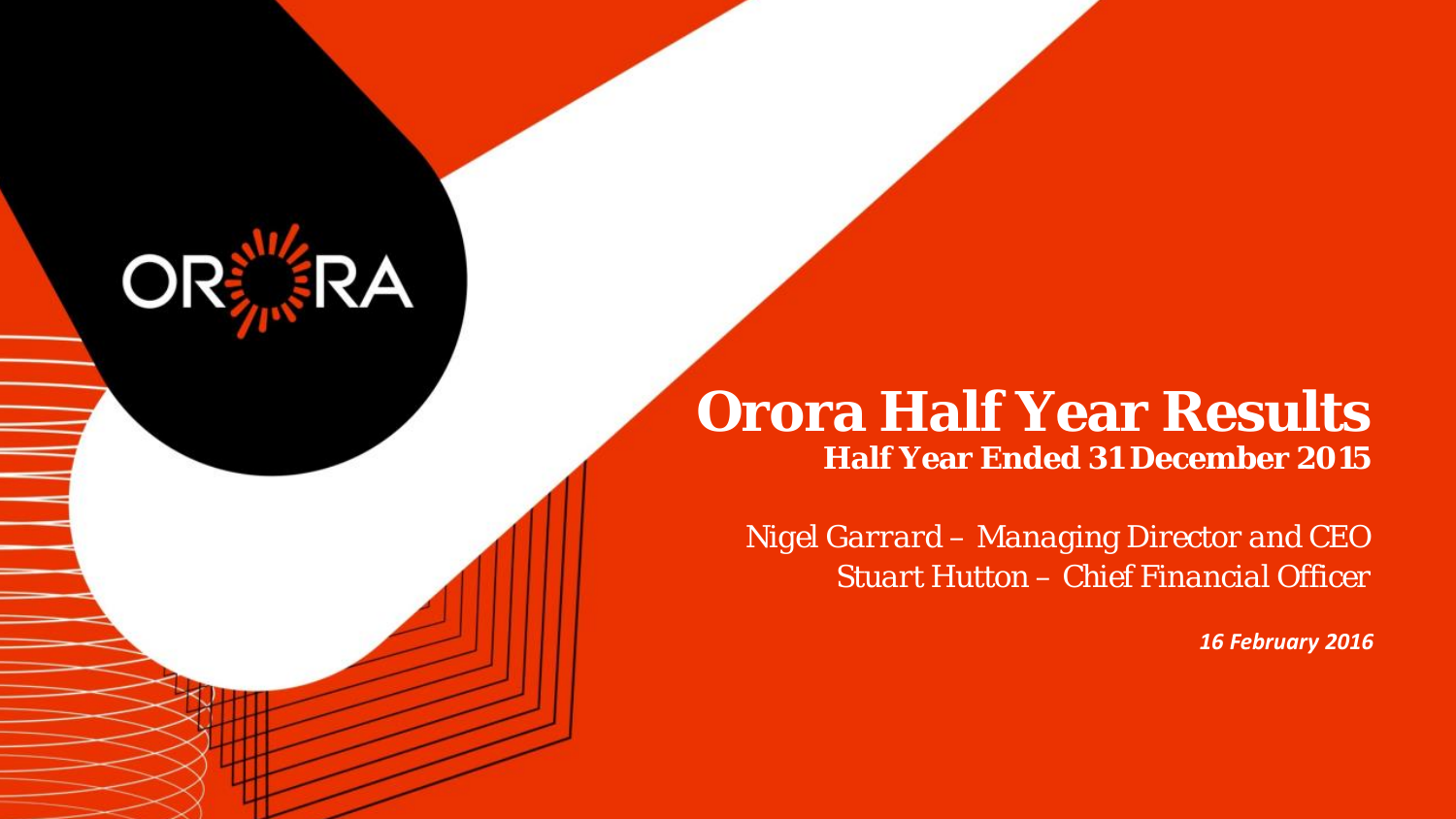# *Important Information*



#### **Forward Looking Statements**

This presentation contains forward-looking statements that involve subjective judgment and analysis and are subject to significant uncertainties, risks and contingencies, many of which are outside the control of, and are unknown to Orora. Forward-looking statements can generally be identified by the use of forward-looking words such as "may", "will", "expect", "intend", "plan", "seeks", "estimate", "anticipate", "believe". "continue", or similar words.

No representation, warranty or assurance (express or implied) is given or made in relation to any forward looking statement by any person (including Orora). In addition, no representation, warranty or assurance (express or implied) is given in relation to any underlying assumption or that any forward looking statements will be achieved. Actual future events may vary materially from the forward looking statement and the assumptions on which the forward looking statements are based. Given these uncertainties, readers are cautioned not to place undue reliance on such forward looking statements.

In particular, we caution you that these forward looking statements are based on management's current economic predictions and assumptions and business and financial projections. Orora's business is subject to uncertainties, risks and changes that may cause its actual results, performance or achievements to differ materially from any future results, performance or achievements expressed or implied by these forward-looking statements. The factors that may affect Orora's future performance include, among others:

- Changes in the legal and regulatory regimes in which Orora operates;
- Changes in behaviour of Orora's major customers;
- Changes in behaviour of Orora's major competitors;
- The impact of foreign currency exchange rates; and
- General changes in the economic conditions of the major markets in which Orora operates.

These forward looking statements speak only as of the date of this presentation. Subject to any continuing obligations under applicable law or any relevant stock exchange listing rule, Orora disclaims any obligation or undertaking to publicly update or revise any of the forward looking statements in this presentation, whether as a result of new information, or any change in events conditions or circumstances on which any statement is based.

#### **Non-IFRS information**

Throughout this presentation, Orora has included certain non-IFRS financial information. This information is presented to assist in making appropriate comparisons with prior periods and to assess the operating performance of the business. Orora uses these measures to assess the performance of the business and believes that the information is useful to investors. All other non-IFRS information unless otherwise stated, have not been extracted from Orora's financial statements.

#### **Underlying Earnings – excludes profit on sale of land at Petrie, Queensland**

Throughout this presentation, all references to 'underlying earnings' ('underlying EBITDA', 'underlying EBIT', 'underlying NPAT', 'underlying EPS') excludes the 1H16 profit on sale of land at Petrie, Queensland. This information is presented to assist in making appropriate comparisons with prior periods and to assess the operating performance of the business. Please see Appendix 1 for a reconciliation between 'reported earnings' and 'underlying earnings'.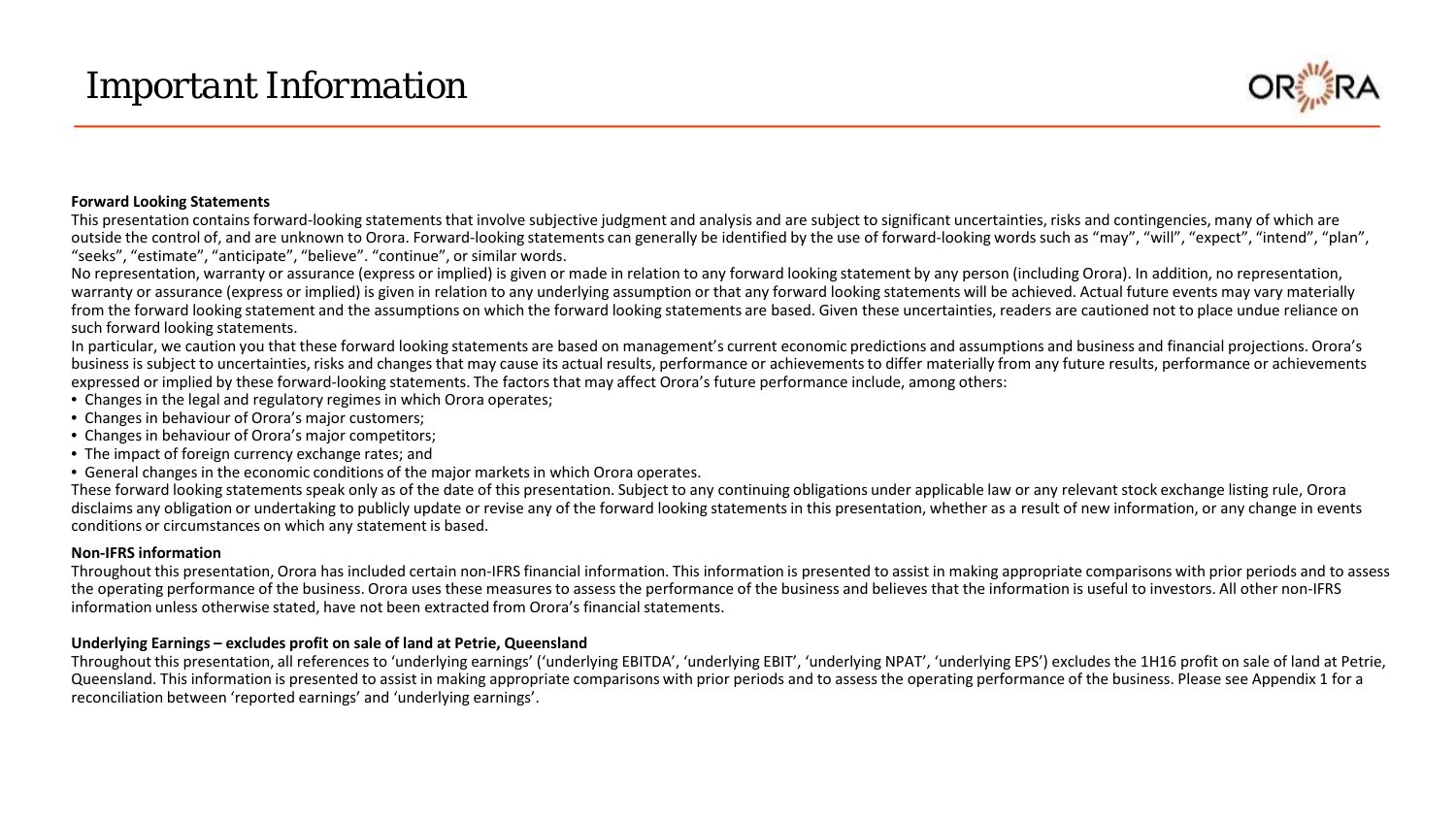

## **Reported Earnings Summary**

| A\$ Million                         | <b>1H15</b> | 1H16 |      |
|-------------------------------------|-------------|------|------|
| <b>Reported NPAT</b>                | 69.1        | 87.9 | 27.2 |
| Reported EPS (cents) <sup>(1)</sup> | 5.7         | 7.3  | 28.1 |

## **Underlying Earnings Summary(2)**

| <b>A\$ Million</b>                   | <b>1H15</b> | 1H16   | $\Delta\%$ |
|--------------------------------------|-------------|--------|------------|
| Underlying NPAT <sup>(2)</sup>       | 69.1        | 82.0   | 18.7       |
| Underlying EPS (cents) $(1)$ , $(2)$ | 5.7         | 6.8    | 19.3       |
| <b>Segment EBIT</b>                  |             |        |            |
| Australasia                          | 101.0       | 105.5  | 4.5        |
| <b>North America</b>                 | 33.6        | 46.0   | 36.9       |
| <b>Underlying Corporate</b>          | (16.2)      | (14.6) | 9.9        |
| Underlying EBIT <sup>(2)</sup>       | 118.4       | 136.9  | 15.6       |

### **Strong underlying EPS growth – up 19.3%**

- Solid double digit EBIT growth despite subdued economic conditions in all regions
- B9 production ramp up on track and translating into earnings benefits Australasian earnings up 4.5%
- North American constant currency earnings growth of 11.0%
- Conversion of EBIT growth into strong operating cash flow up 24%
- Interim dividend of 4.5 cents per share (30% franked) up 29%. Payout ratio approx. 62% of NPAT – in line with indicated payout range
- Leverage reduced to 1.7x, down from 1.9x at June 2015

### **Positioning Orora for future success**

- Successful launch of the \$45.0M Orora Global Innovation Initiative approx. \$12.0M committed during 1H16 to projects focused on enhancing productivity and delivering new innovative customer led product solutions
- Key business projects & integration of recent acquisitions remain on track

Calculated as NPAT / weighted average ordinary shares (net of Treasury Shares)

(2) Refer slide 2. Excludes gain from sale of land at Petrie, Queensland (representing \$8.4M EBIT and \$5.9M NPAT). See Appendix 1 for reconciliation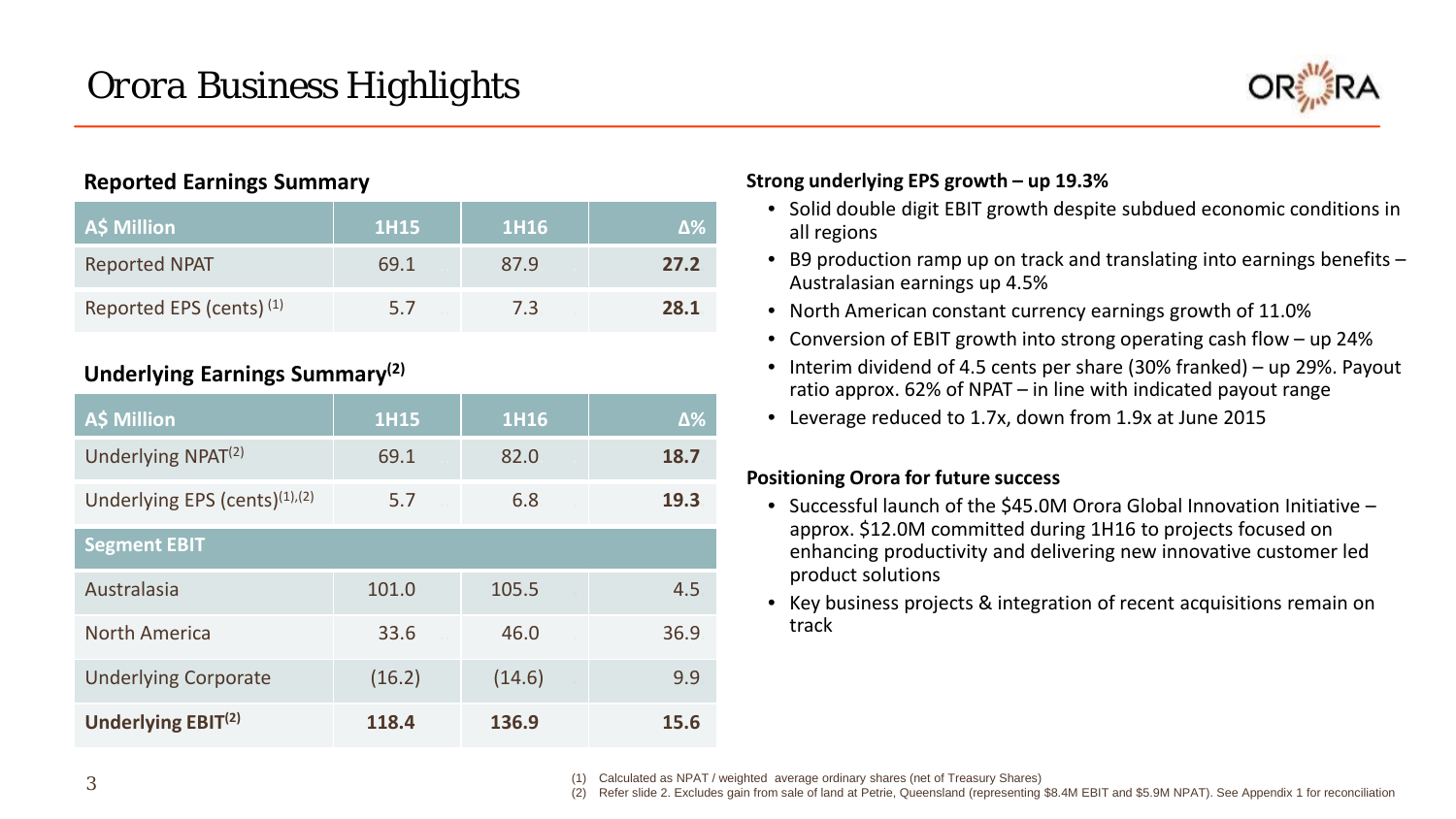

|              |     |     | Jun 2014   Dec 2014   Jun 2015   Dec 2015 |     |
|--------------|-----|-----|-------------------------------------------|-----|
| <b>RCFR</b>  | 6.6 | 6.2 | 5.9                                       | 6.6 |
| <b>LTIFR</b> | 1.8 | 2.3 | 1.9                                       | 14  |

**Safety of our employees is essential – goal is zero harm**

### **Safety improvement remains a priority – an ongoing journey**

- Dissatisfied with the uptick in RCFR subject area of focus for all Business Groups
- Pleasing reduction in LTIFR
	- Reflects focus on reducing incidents that represent the highest severity
	- Benefits of implementing corrective actions from root cause analysis of serious incidents and near misses
- Development of comprehensive risk profiles and mitigation plans for each site
- Focus on ensuring tools and processes reflect industry best standard

Note: Safety calculations based on a rolling 12 month performance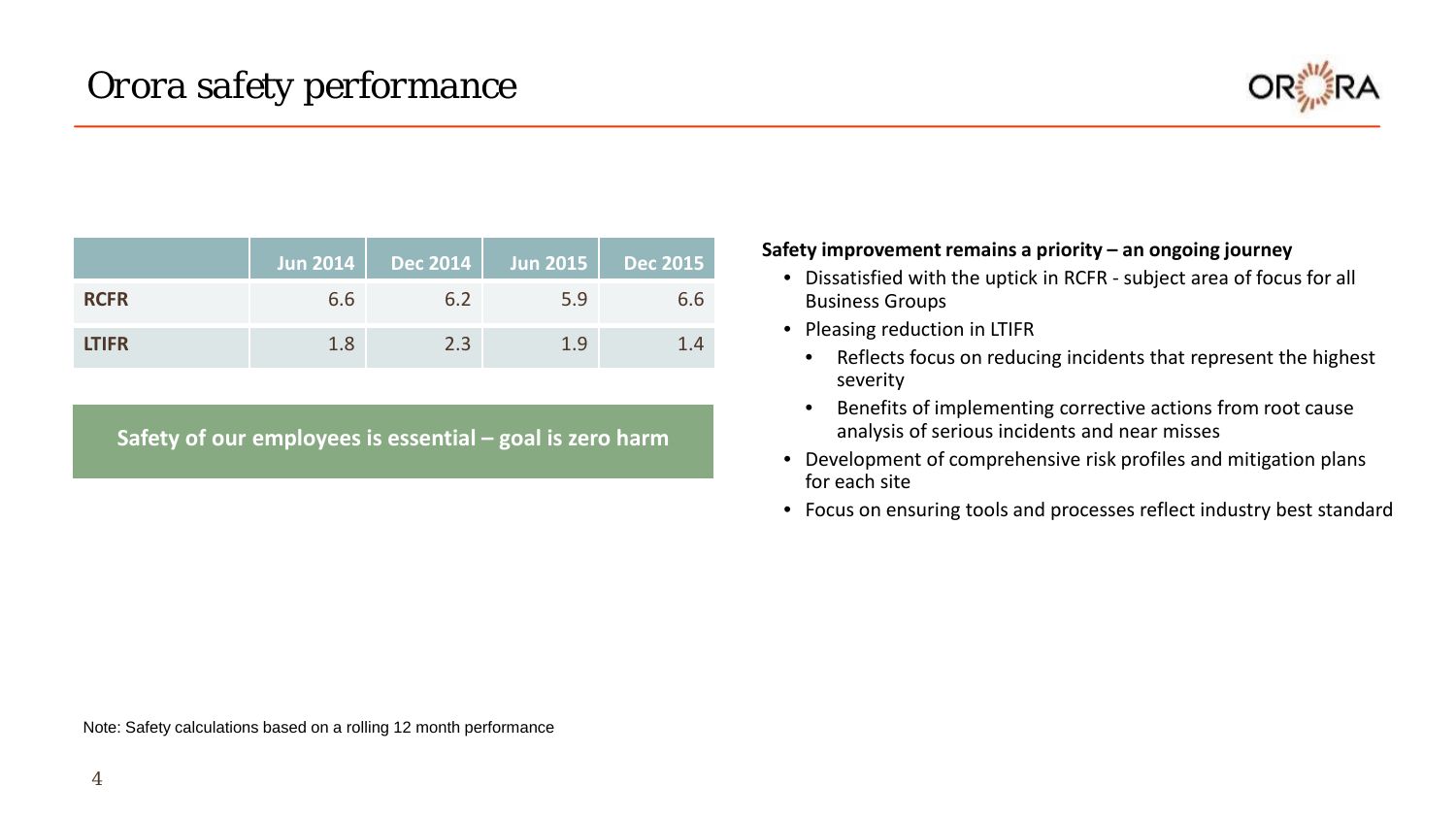

## **Half Year Underlying Financial Highlights**

| A\$ million                        | $1H$ <sup>15</sup> | 1H16    | $\Delta\%$ |
|------------------------------------|--------------------|---------|------------|
| <b>Sales</b>                       | 1,666.6            | 1,898.5 | 13.9       |
| Underlying EBITDA <sup>(1)</sup>   | 166.7              | 189.3   | 13.6       |
| Underlying $EBIT(1)$               | 118.4              | 136.9   | 15.6       |
| Underlying NPAT <sup>(1)</sup>     | 69.1               | 82.0    | 18.7       |
| Underlying EPS (cents) (1), (2)    | 5.7                | 6.8     | 19.3       |
| ETR <sub>%</sub>                   | 30.1               | 29.8    |            |
| Operating Cash Flow <sup>(3)</sup> | 117.6              | 146.1   | 24.2       |
| RoAFE (%) <sup>(1)</sup>           | 11.2               | 13.0    |            |
| Dividend (cents)                   | 3.5                | 4.5     | 28.6       |

**Solid performance in line with expectations**

#### **Increased sales and earnings growth**

- Underlying sales growth in Australasia was 1.8%
- Constant currency sales growth in North America of 7.5%; Landsberg Packaging Solutions sales up 6.6%
- Increased earnings despite muted economic conditions in Australasia/North America and headwinds in Glass (gas costs) and Fibre Australia (transition to "go direct" channel in fruit & produce)
- Delivered incremental \$5.4M of B9 recycled paper mill benefits cost reduction and innovation benefits being realised
- Underlying EBIT grew 15.6%, underlying EPS up 19.3%
- Favourable FX impact sales \$158.2M, EBIT \$7.8M
- Effective tax rate 29.8%
- Increased earnings and continued sound balance sheet management drove RoAFE up 180bps to 13.0%

### **Ongoing conversion of earnings growth into cash and increasing dividend**

- Strong operating cash flow up 24%
- Cash conversion 72%, in excess of 70% management target
- Interim dividend of 4.5 cents declared up 29%. Payout ratio 62%, within indicated range

(1) Excludes gain from sale of land at Petrie, Queensland (representing \$8.4M EBIT and \$5.9M NPAT). See Appendix 1 for reconciliation

(2) Calculated as underlying NPAT / weighted average ordinary shares (net of Treasury Shares)

(3) Operating cash flow excludes significant items that are considered outside the ordinary course of operations and non-recurring in nature. Includes Net Capital Expenditure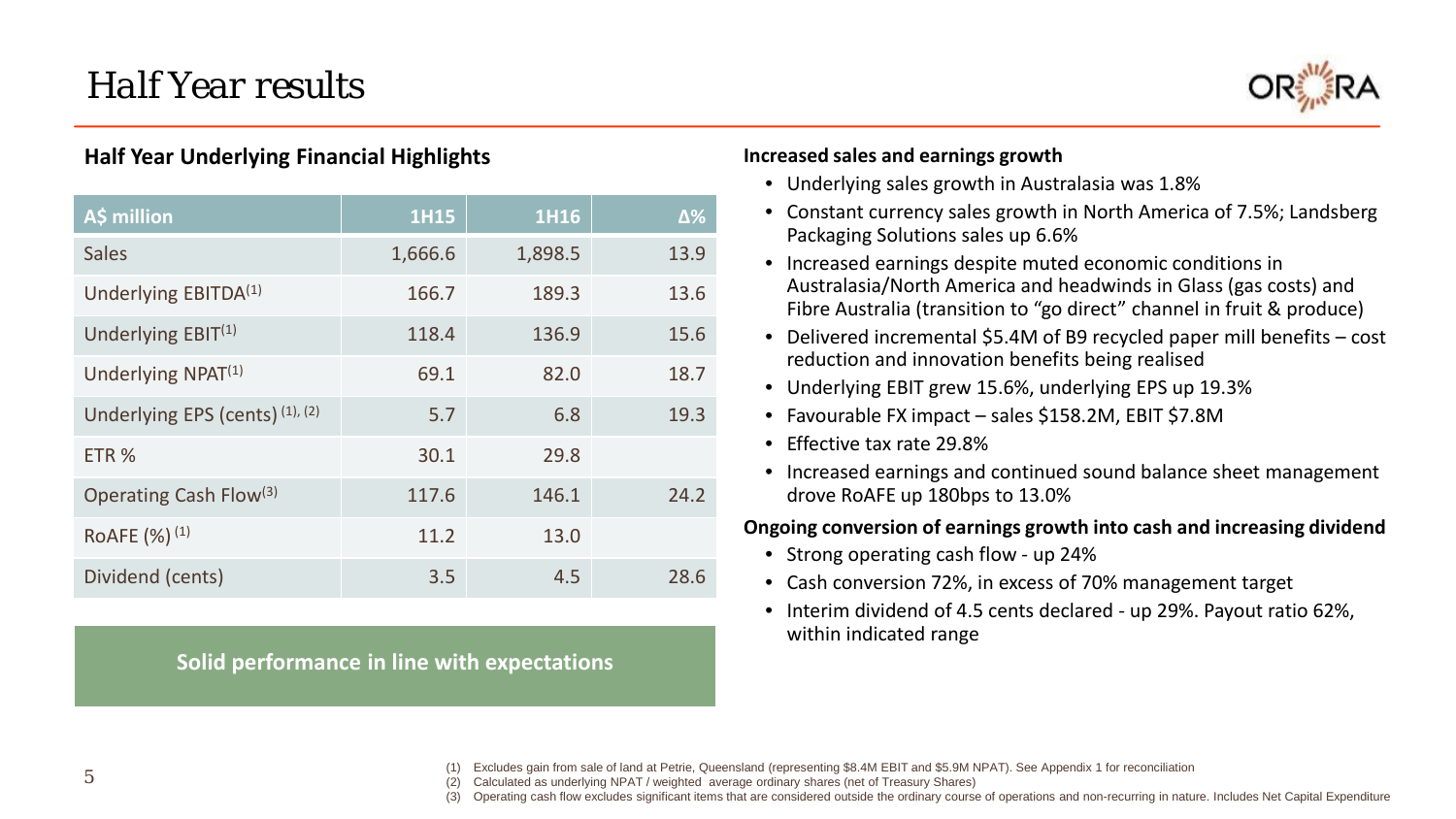

## **Earnings Summary (EBIT)**

| <b>A\$ Million</b>         | <b>1H15</b> | 1H16  | $\Delta\%$  |
|----------------------------|-------------|-------|-------------|
| <b>Sales Revenue</b>       | 982.1       | 992.8 | $1.1^{(1)}$ |
| <b>EBIT</b>                | 101.0       | 105.5 | 4.5         |
| <b>EBIT Margin %</b>       | 10.3        | 10.6  |             |
| <b>Operating Cash Flow</b> | 104.5       | 111.1 | 6.3         |
| <b>ROAFE %</b>             | 11.2        | 12.2  |             |

**Operational efficiencies and B9 benefits driving higher earnings**

(1) Underlying sales up 1.8% after adjusting for the impact of lower recycling sales due to the progressive exit of surplus tonnes and the pass through of lower aluminium prices.

**Underlying sales growth of 1.8%(1) despite flat market conditions**

- Positive Fibre volumes
	- $\circ$  Steady organic growth & increased market share in selected segments
	- o New business won in the "go direct" channel in fruit & produce partially offset the impact from the terminated distribution agreement (May 2015)
	- $\circ$  Higher NZ sales driven by increased volumes to the agriculture sector
- Beverage volumes generally steady
	- o Positive forward demand outlook for Glass driven by impact of lower AUD on wine customer export volumes & offshore bottling repatriation
	- $\circ$  Assessment of options to potentially increase glass bottle forming capacity is in final phase

#### **Earnings up 4.5% - both Fibre and Beverage Business Groups contributing**

- Manufacturing efficiency, cost reduction & B9 benefits offsetting previously disclosed headwinds in Glass (higher gas costs) & Fibre Packaging (timing of "go direct" channel transition in fruit & produce)
- Realised incremental \$5.4M of cost reduction & innovation benefits from B9
- EBIT margin increased by 30 bps to 10.6% efficiency & productivity continues to improve

#### **Earnings growth being converted into strong cash flow and higher returns**

- Strong operating cash flow despite one off working capital timing impact from the transition to an import sourcing model for aluminium – expected to neutralise by June 2016
- RoAFE increased 100 bps to 12.2% driven by higher earnings with benefits from previous large scale investments materialising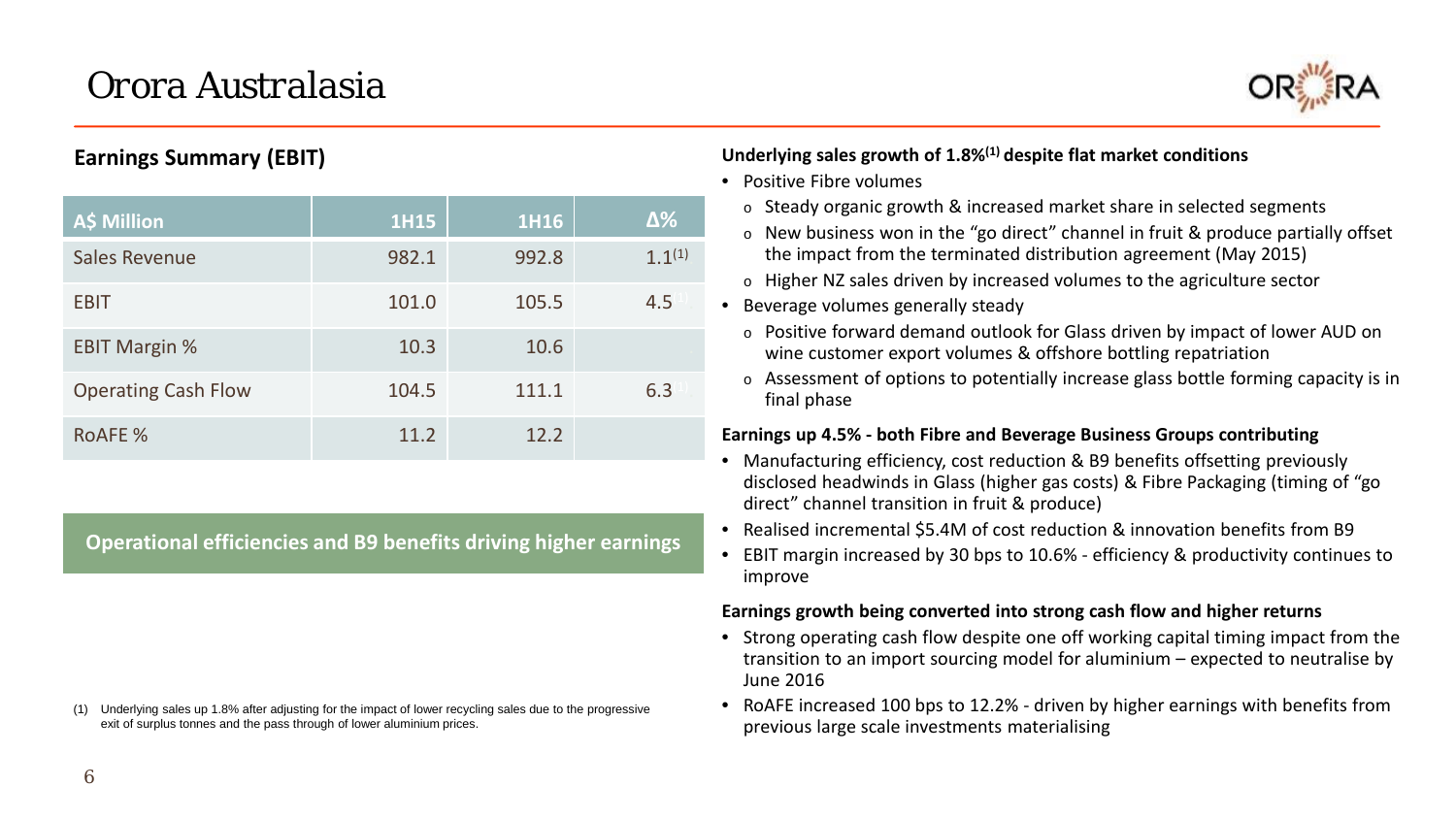

|                                                              | <b>A\$ Million</b> | B9 production ramp up remains on track<br>• Production stability progressively improved during the period                                                            |
|--------------------------------------------------------------|--------------------|----------------------------------------------------------------------------------------------------------------------------------------------------------------------|
| Net B9 'self help' target                                    | 42.5               | following an extended planned maintenance shut - produced 95,000<br>tonnes in Dec '15 quarter<br>• Exited 1H16 on a quarterly production run rate averaging 95.0% of |
|                                                              |                    | designed output capacity (93.5% in pcp)                                                                                                                              |
| Cumulative B9 'self help' achieved in FY15                   | 21.4               | • Produced 181,000 tonnes during the period (185,000 tonnes in pcp) -<br>extended shut affecting volumes                                                             |
|                                                              |                    | • Good performance in Jan '16                                                                                                                                        |
| Incremental B9 'self help' target FY16                       | 15.0               | • Exported 29,000 tonnes to North America (20,000 tonnes in pcp)                                                                                                     |
|                                                              |                    | Delivered further B9 'self help' earnings benefits – incremental \$5.4M in                                                                                           |
| Production ramp up on target - further B9 cost reduction and |                    | 1H16 (compared to 1H15)                                                                                                                                              |
| innovation/sales synergy benefits realised                   |                    | • Incremental \$4.4M from cost reduction                                                                                                                             |
|                                                              |                    | Incremental \$1.0M from innovation/R&D                                                                                                                               |
|                                                              |                    | Reiterate B9 ramp up guidance                                                                                                                                        |

- Expect to exit FY16 on a quarterly production run rate close to designed output capacity of 400,000 tonnes
- Expect to deliver approximately \$15.0M of incremental B9 benefits in FY16, with the remainder of approximately \$6.0m expected in FY17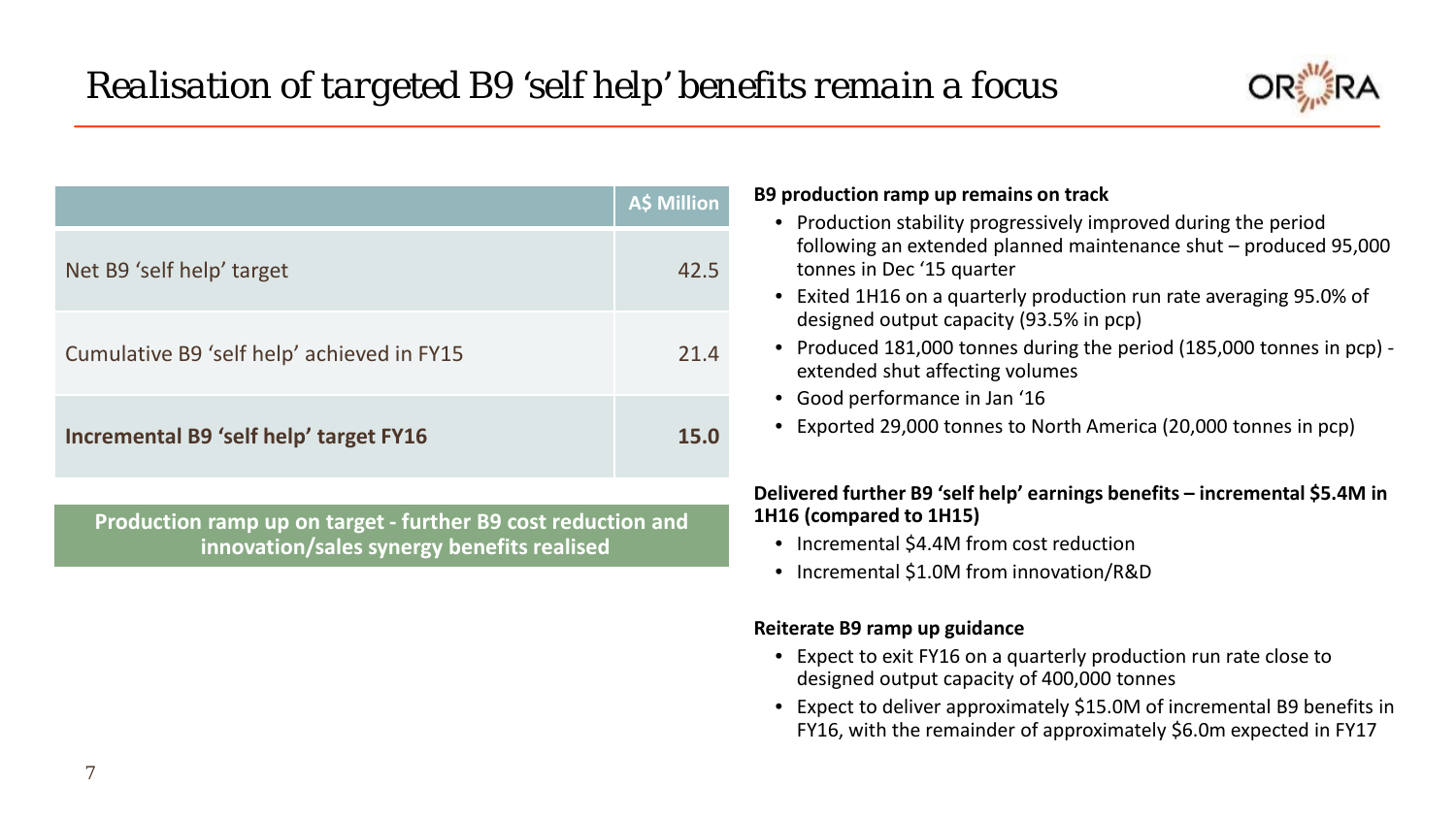



**Further benefits from B9 and positive vol/mix/efficiency driving earnings growth**

**Solid result despite headwinds faced by the business(1)**

(1) E.g. Higher gas costs within the Glass Division, timing impact from the transition to a "go direct" sales channel within the fruit and produce sector in Fibre Packaging Australia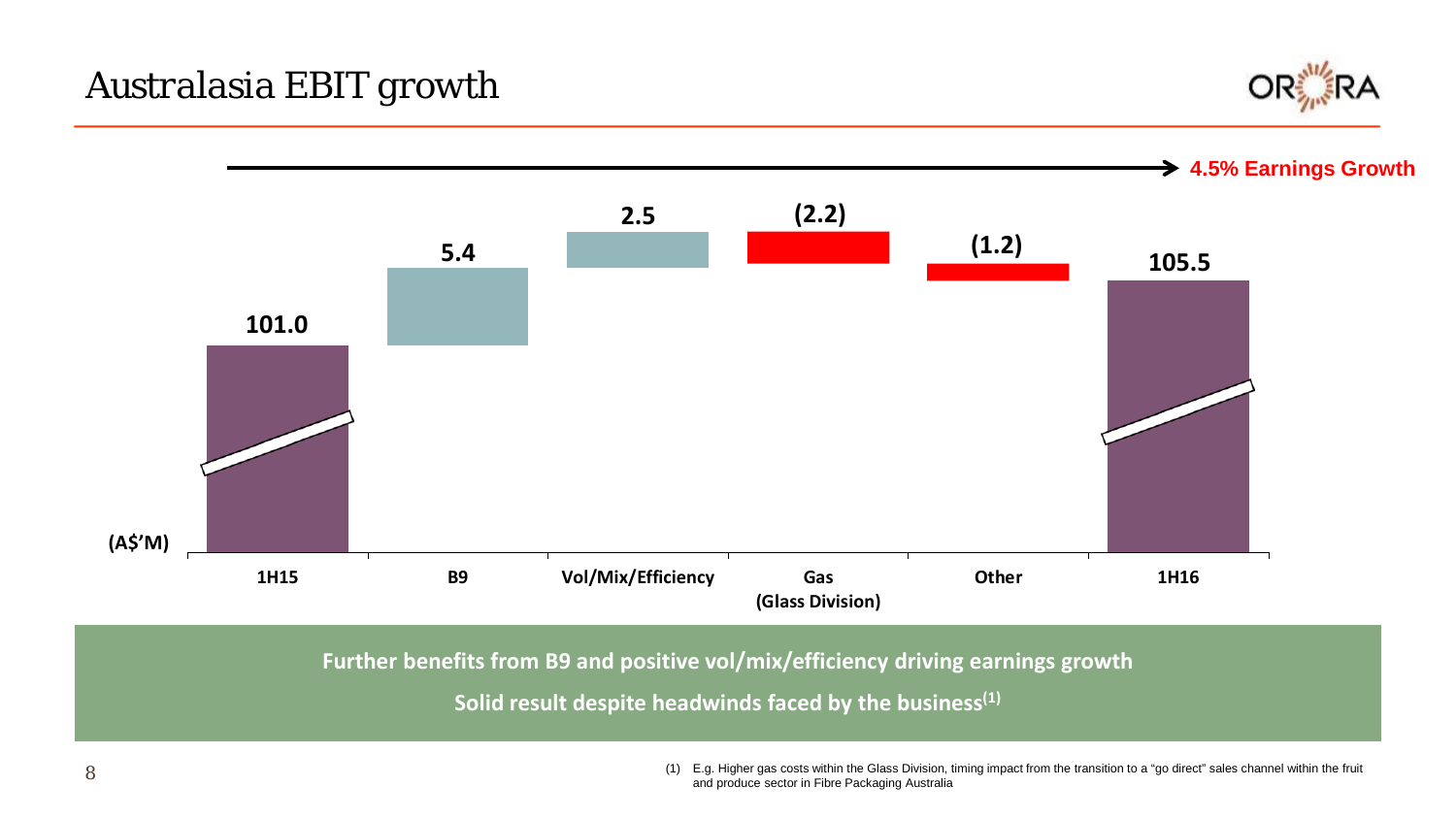# *Orora North America*



## **Earnings Summary (EBIT)**

| <b>US\$ Million</b>  | <b>1H15</b> | 1H16  | $\Delta\%$ |
|----------------------|-------------|-------|------------|
| <b>Sales Revenue</b> | 608.9       | 654.5 | 7.5        |
| <b>EBIT</b>          | 29.9        | 33.2  | 11.0       |
| <b>EBIT Margin %</b> | 4.9         | 5.1   |            |
| <b>ROAFE %</b>       | 22.3        | 24.4  |            |

| <b>A\$ Million</b>         | <b>1H15</b> | 1H16  | Δ%   |
|----------------------------|-------------|-------|------|
| <b>Sales Revenue</b>       | 684.5       | 905.7 | 32.3 |
| <b>EBIT</b>                | 33.6        | 46.0  | 36.9 |
| <b>Operating Cash Flow</b> | 14.5        | 24.9  | 71.7 |

**Strong sales growth, recent M&A and sound operating cost control driving higher earnings & margins**

#### **Strong top line growth – sales up 7.5%**

- Landsberg Packaging Solutions sales up 6.6%
- Increased organic sales, market share gains and benefits from the September '15 acquisition of Jakait
- Continued success in winning large corporate accounts within targeted markets of food, pharma/health, IT and automotive
- Manufacturing volume growth, notwithstanding tighter margins

#### **Earnings growth of 11.0% driven by sales growth and margin improvement initiatives**

- Increased Landsberg Packaging Solutions sales contributing to earnings growth
- EBIT margin expansion from efficiency benefits, sound operating cost control and continued procurement improvements
- RoAFE increased 210 bps to 24.4% reflecting higher earnings & disciplined balance sheet management
- Strong operating cash flow despite capex spend on new ERP system

#### **Continued transition to a "Total Packaging Solutions Supplier"**

- Acquired a small Californian based supplier of flexible packaging provides Orora North America with sourcing lines for flexible packaging from Asia
- Committed to an investment in an innovative B2C online chilled fresh food offering. Existing customer of Landsberg Packaging Solutions

#### **Integration of recent acquisitions is on target**

- Integration of Jakait is on track
- Integration of World Wide Plastics remains ahead of schedule expected to deliver 20% RoAFE in FY16, a full year ahead of expected return criteria

#### **Implementation of new ERP system**

- Rollout successfully commenced at 5 sites in January 2016 after implementation was delayed 6 months due to issues uncovered during testing
- Overall capital costs expected to be US\$5.0M higher than original estimates. Cumulative spend to date US\$16.0M

#### **FX benefit**

• Translational benefit on North America sales and earnings \$158.2M and \$7.8M on pcp, respectively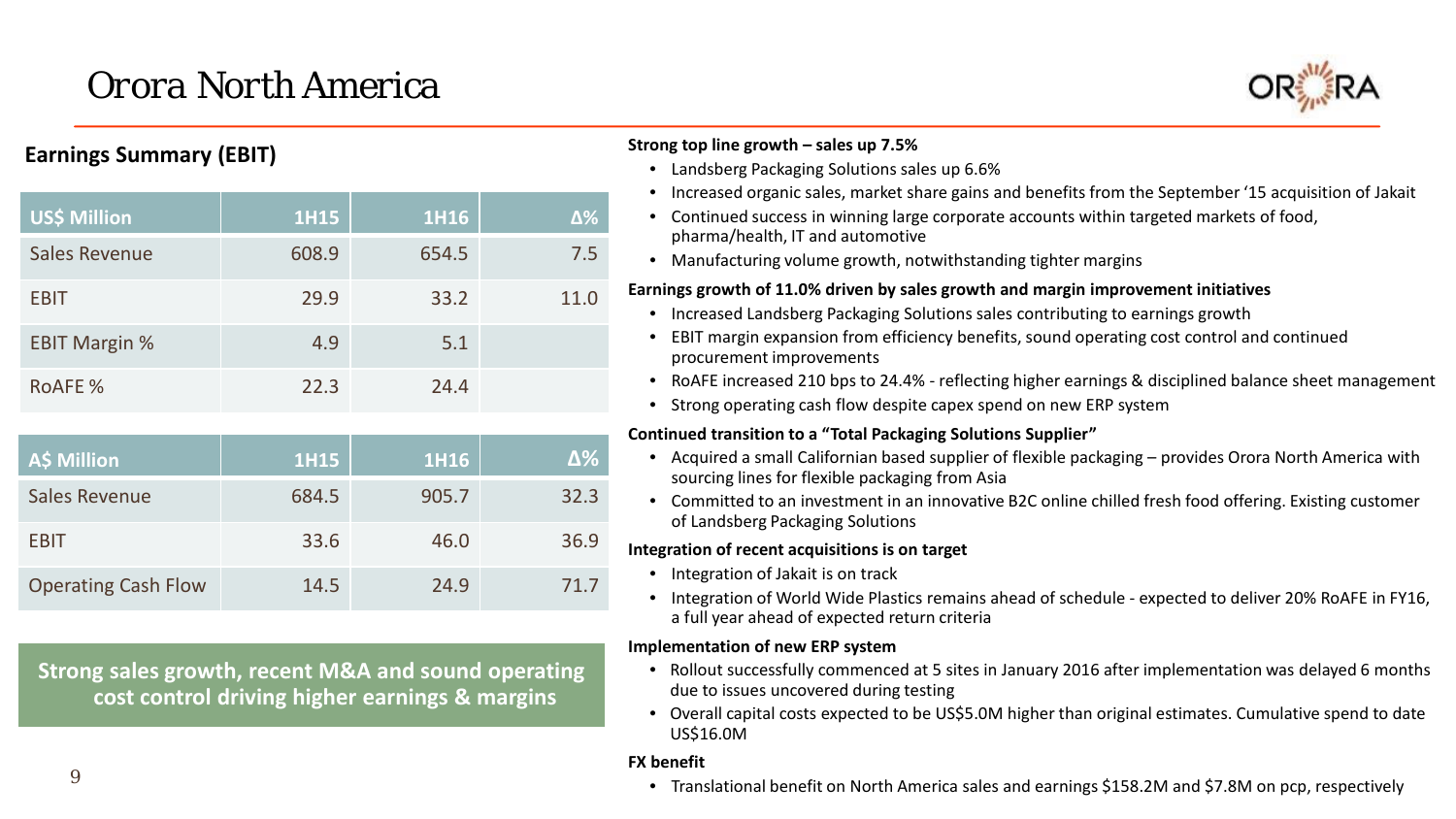



**Increased organic sales, winning market share & margin improvement initiatives driving improved earnings Favourable FX benefit**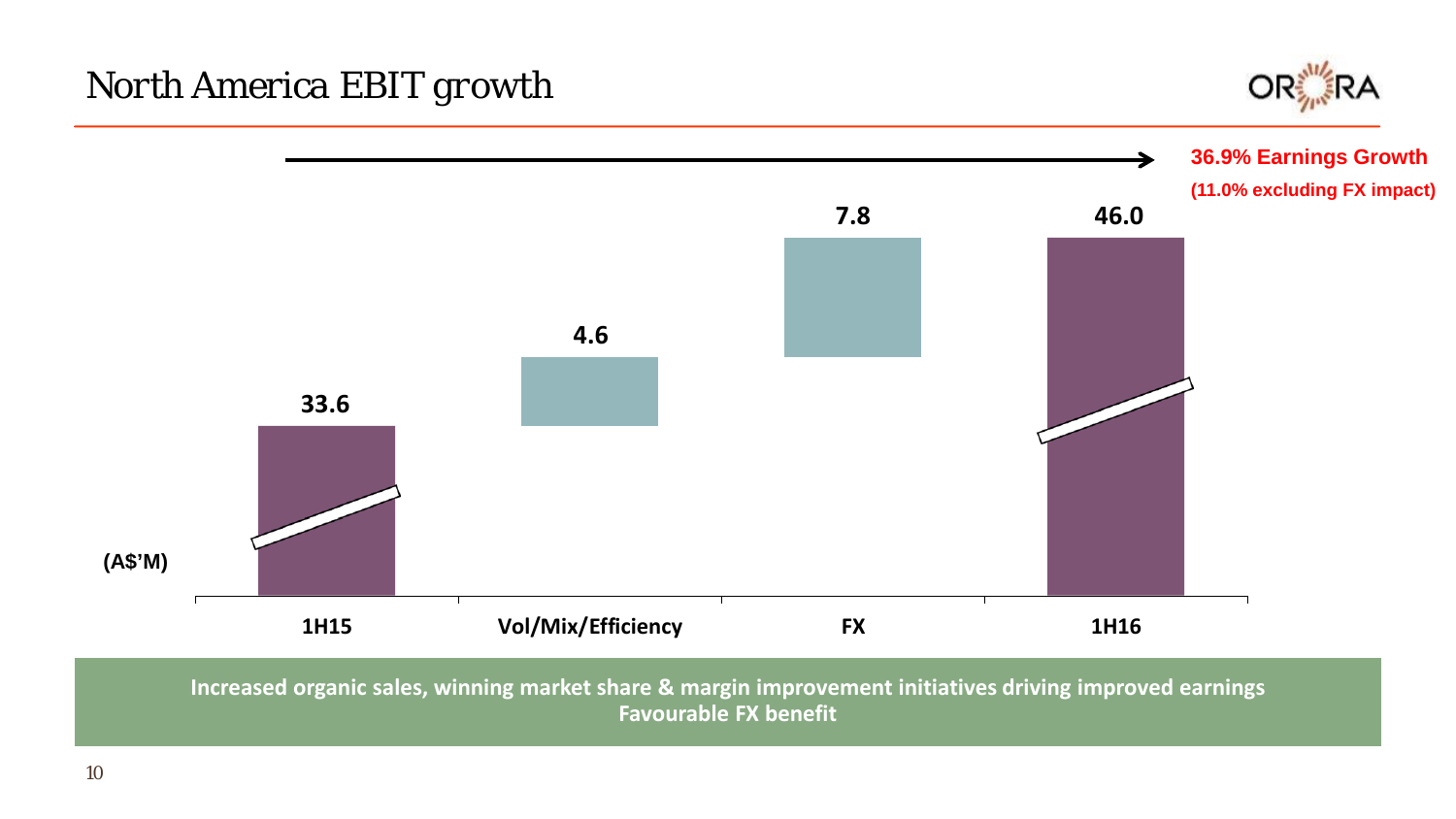

## **Earnings Summary (EBIT)**

| A\$ Million                 | <b>1H15</b> | 1H16   | Δ%   |
|-----------------------------|-------------|--------|------|
| <b>Reported Corporate</b>   | (16.2)      | (6.2)  | 61.7 |
| <b>Petrie Land Sale</b>     | 0.0         | 8.4    | N/A  |
| <b>Underlying Corporate</b> | (16.2)      | (14.6) | 9.9  |

#### **Underlying Corporate costs lower than prior year**

- Underlying Corporate costs were \$14.6M and included restructuring costs associated with the new dairy sack line and New Zealand Cartons reorganisation
- Reiterate guidance that underlying Corporate costs in FY16 are expected to be in line with FY15
- The Petrie site was sold for \$50.5M. Consideration of \$20.0M was received during 1H16. The balance of the proceeds will be received as decommissioning of the site progresses over the next two years. A gain of \$8.4M EBIT, \$5.9M NPAT was recognised during 1H16 – this has been excluded from the underlying Corporate result (see Appendix 1 for reconciliation)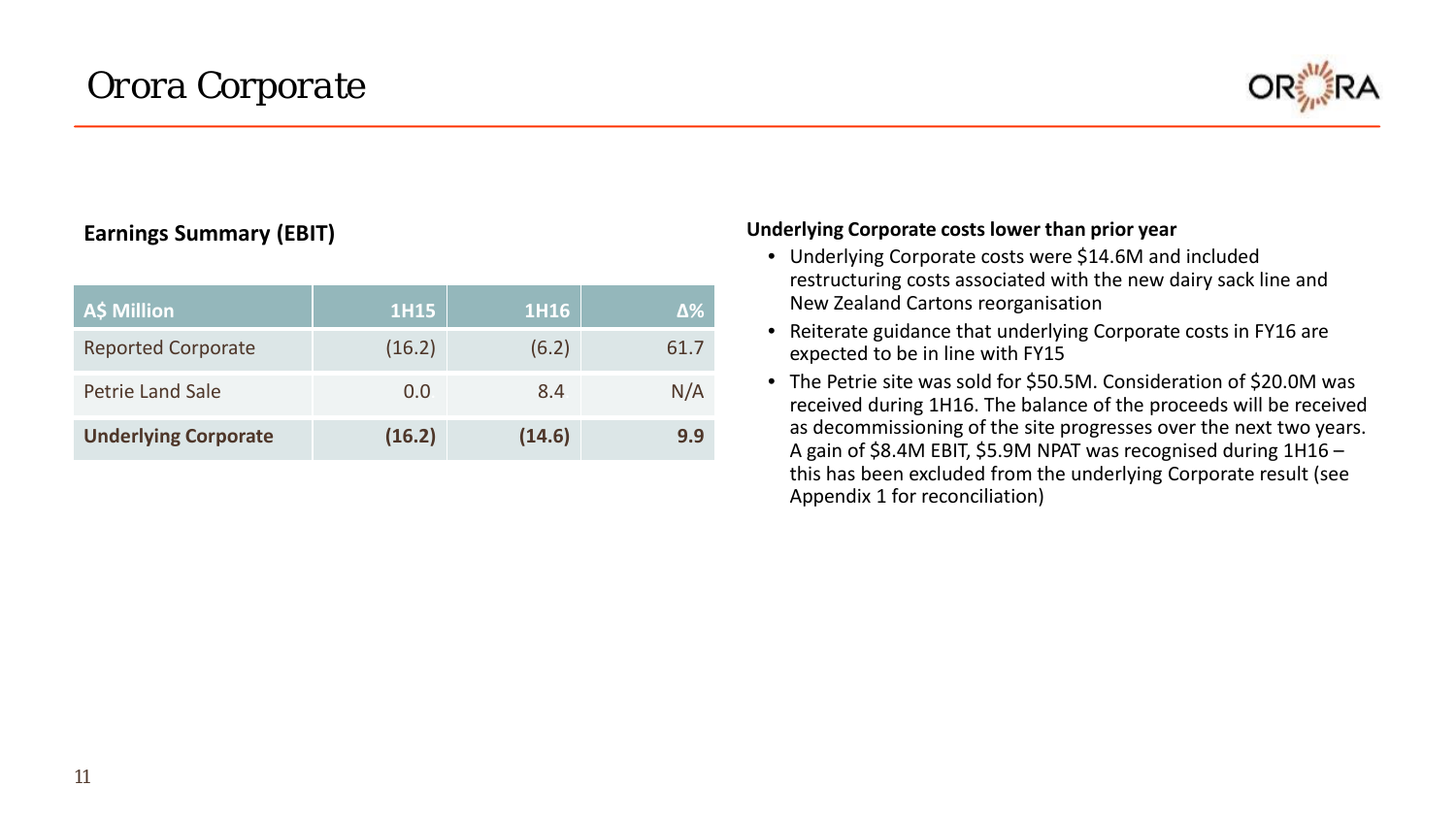

| <b>A\$ Million</b>                                | <b>1H15</b> | 1H16   |
|---------------------------------------------------|-------------|--------|
| <b>EBITDA</b>                                     | 166.7       | 197.7  |
| Non Cash Items                                    | 11.0        | 5.7    |
| <b>Cash EBITDA</b>                                | 177.7       | 203.4  |
| Movement in Working Capital                       | (21.6)      | (43.5) |
| <b>Net Capex</b>                                  | (38.5)      | (13.8) |
| <b>Operating Cash Flow</b>                        | 117.6       | 146.1  |
| <b>Cash Significant Items</b>                     | (10.8)      | (1.5)  |
| <b>Operating Free Cash Flow</b>                   | 106.8       | 144.6  |
| <b>Growth Capex</b>                               |             | 1.9    |
| Average Working Capital to Sales <sup>1</sup> (%) | 10.7        | 9.5    |

**Continued conversion of earnings growth into cash**

(1) Average net working capital for the period/annualised sales

(2) Cash conversion measured as operating cash flow divided by cash EBITDA

#### **Strong conversion of increased earnings into cash**

- Operating cash flow up 24.2% to \$146.1M reflecting earnings growth and sound balance sheet management
- Cash conversion of 72% (target is approximately 70%) $(2)$

#### **Average working capital to sales ratio improved to 9.5% (target is <10.0% in medium term)**

- Well managed across the Group
- Glass inventory at a lower than normal level inventories are being rebuilt post the G1 glass furnace rebuild completed late in FY15
- Increased working capital cash outflow reflects one off timing impact from transition to an import sourcing model for aluminium. Expected to neutralise by June '16

#### **Capex / Growth Capex includes spend on key business projects & initial Petrie land sale proceeds**

- Capex includes NZ Cartons reorganisation (on track) and new ERP system in North America (6 months delayed). Net capex includes initial proceeds (\$20M) from the sale of land at Petrie (QLD)
- Growth capex relates to the new dairy sack line (project ahead of schedule).
- FY16 net capex guidance, including initial investments under the Orora Global Innovation Initiative and Petrie land sale proceeds, is expected to be in line with the indicated range of 80-90% depreciation

#### **Cash significant item projects remain on track**

- Represents spend on onerous recycling contracts
- Approximately \$4.5M of spend remaining on onerous recycling contracts expected to run down over the next 2-3 years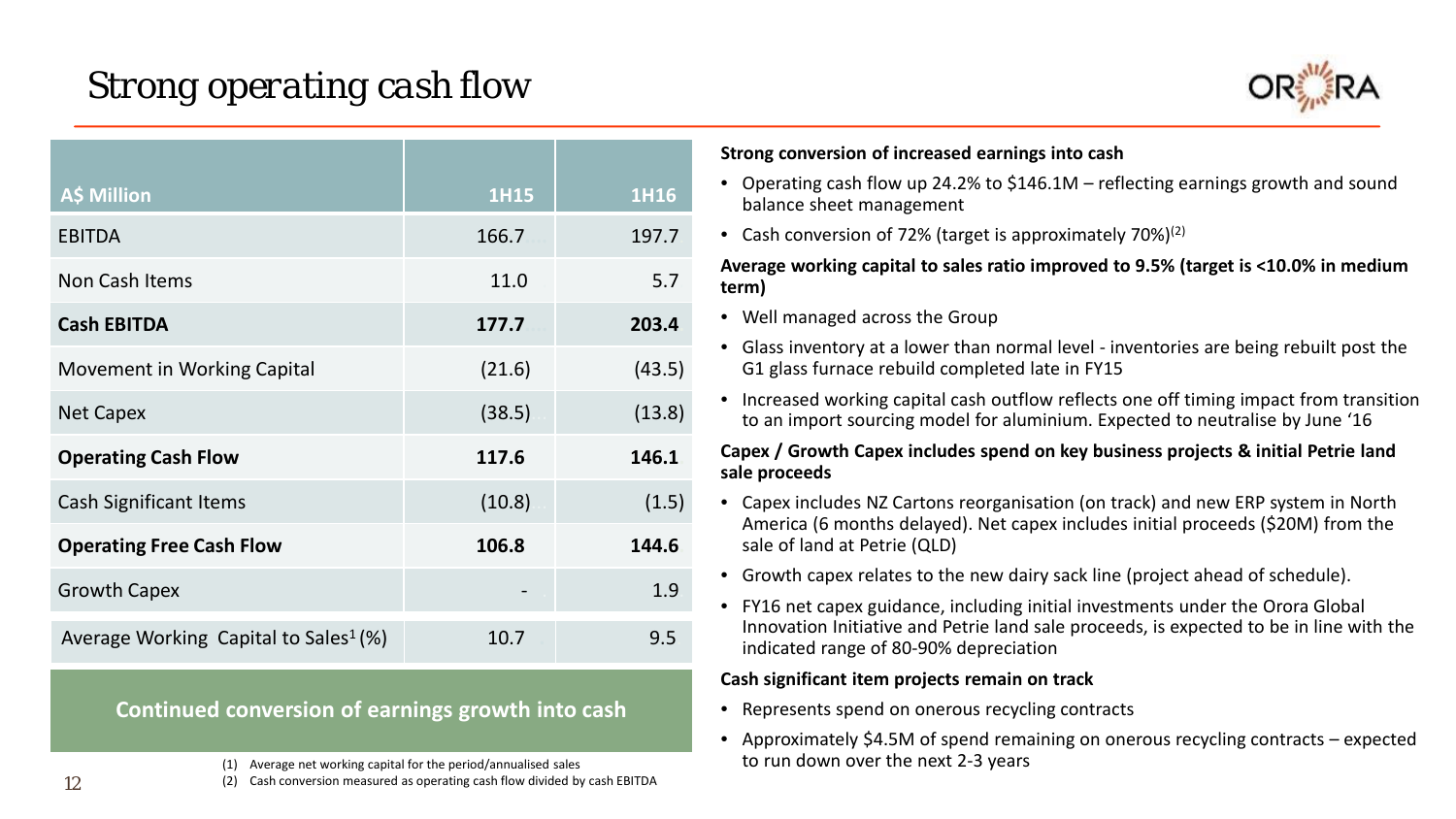

## **Balance Sheet**

| A\$ Million                     | <b>June 15</b> | <b>Dec 15</b> |
|---------------------------------|----------------|---------------|
| Funds Employed (period end)     | 2,049          | 2,066         |
| <b>Net Debt</b>                 | 607            | 593           |
| Equity                          | 1,442          | 1,473         |
| Leverage $(x)^{(1)}$            | 1.9            | 1.7           |
| ROAFE $(\frac{9}{6})^{(2),(3)}$ | 10.6           | 13.0          |

**Healthy balance sheet providing platform for future shareholder value creation**

**Robust balance sheet – well positioned to invest for growth**

- Reduced leverage through conversion of earnings into cash
	- o Leverage of 1.7x down from 1.9x at June 2015 (2.1x at December 2014)
	- o Adverse FX impact on net debt of \$11.8M
	- o Underlying reduction in net debt of \$25.8M
- Gearing is 29% down from 30% at June 2015 (31% at December 2014)
- EBITDA interest cover is 9.2x up from 7.9x in pcp
- Substantial capacity and headroom in facilities and covenants
- Maintain disciplined approach to expenditure and acquisitions
- Increased earnings and disciplined financial management driving improved returns

<sup>(1)</sup> Calculated as Net Debt / trailing 12 month EBITDA

<sup>(2)</sup> RoAFE is calculated as EBIT / average funds employed

<sup>(3)</sup> Dec 15 excludes gain from the 1H16 sale of land at Petrie, Queensland (representing \$8.4M EBIT). See Appendix 1 for reconciliation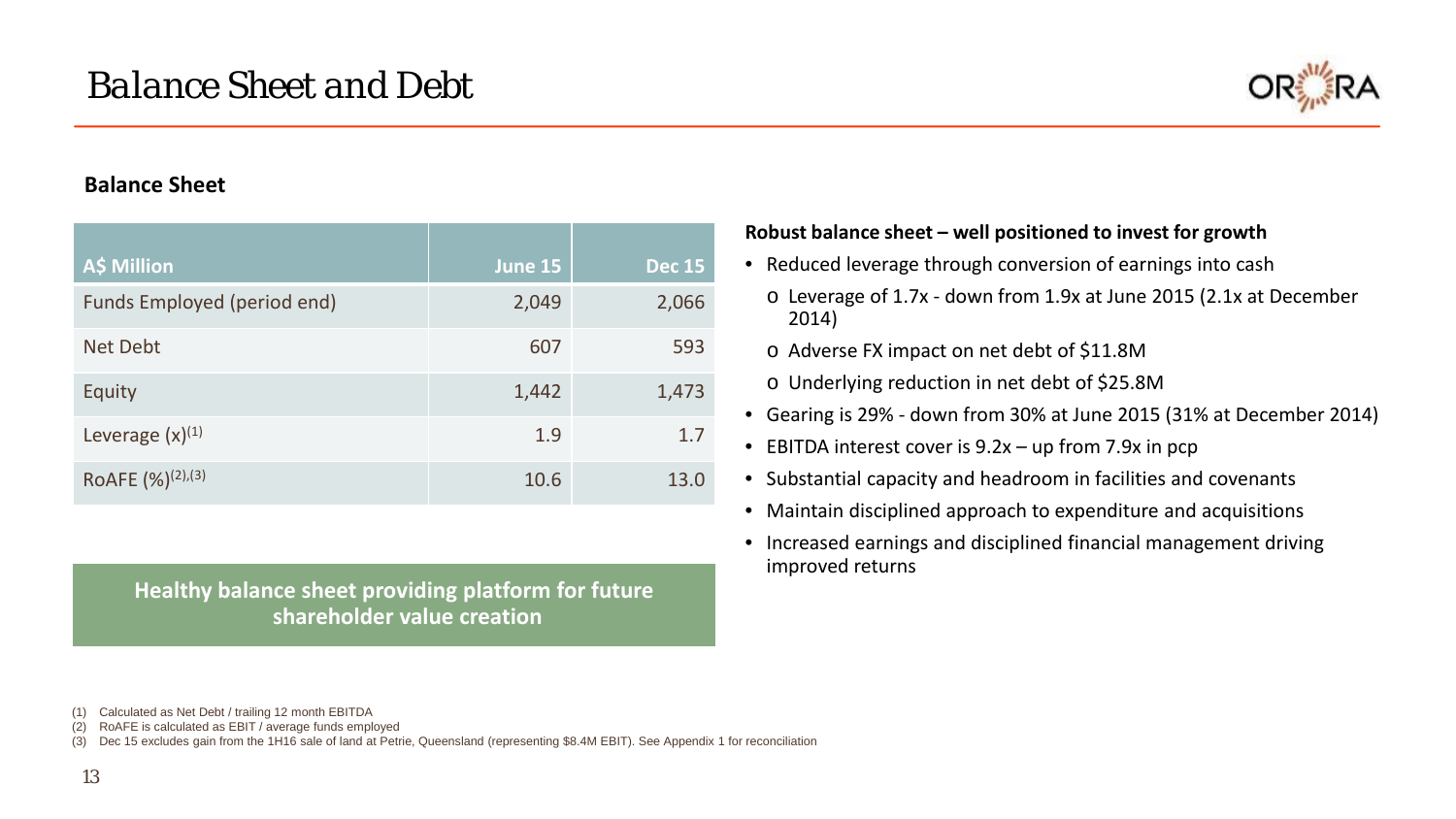

| <b>Total Debt Facility - Dec 2015</b> | \$1,090 million |
|---------------------------------------|-----------------|
| Net debt                              | \$593 million   |
| Cash on hand                          | \$32 million    |
| <b>Drawn Debt</b>                     | \$625 million   |
| <b>Undrawn Capacity</b>               | \$465 million   |
| Leverage $(1)$                        | 1.7x EBITDA     |

#### **Committed to maintaining sensible debt levels**

- Targeting to maintain investment grade credit metrics
- Refinancing of \$350M due in December 2016 Management has commenced the process
- Average tenor of drawn debt is 6.1 years

### **Disciplined financial management to provide capacity for future growth**

- Declared dividend within the indicated 60 70% payout range
- Continue to actively pursue targeted M&A opportunities focused on enhancing core operations and/or improving industry structure
- Investment of growth capital to further develop current operations will be considered if substantially underpinned by a customer contract
- Targeted investment returns 20% RoAFE by year 3 for "bolt on" close to the core acquisitions and by year 5 for "adjacencies"
- Capital management opportunities in absence of suitable growth investments to be considered in time

(1) Equal to Net Debt / trailing 12 months EBITDA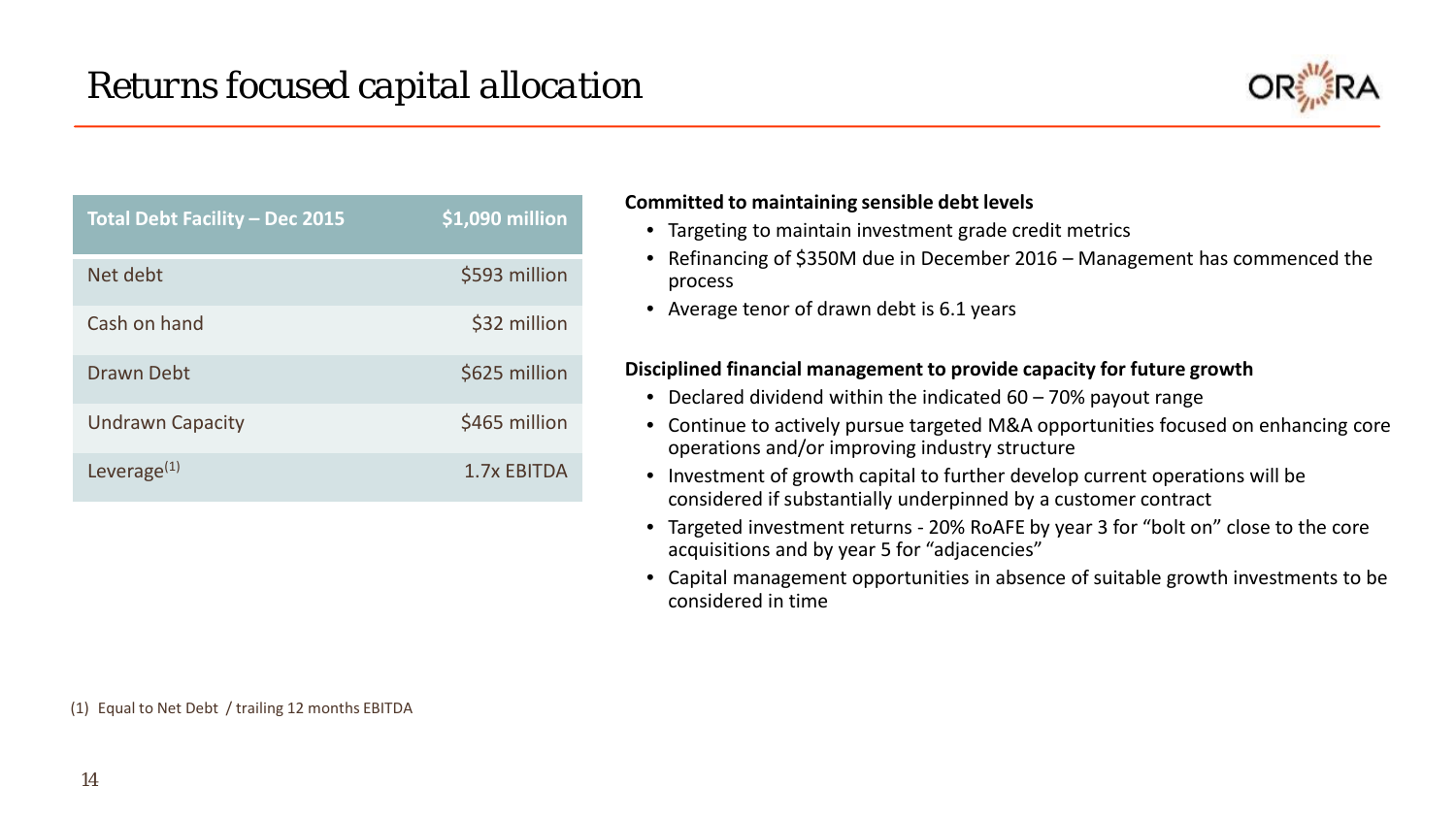

## **WHAT WE BELIEVE**

At Orora we believe packaging touches lives. Together we deliver on the promise of what's inside.

## **WHAT WE VALUE**



**TEAMWORK** We are one Orora, without silos. We keep each other safe. We are in it together  $-$  or not at all.



PASSION Be courageous. Be curious and innovate. Be responsible and deliver.



**RESPECT** For each other. For the community. For our customers.



**INTEGRITY** Do what is right. Be true to what we stand for. Be true to the promise we make.

# **WHAT WE DELIVER**

Outperformance: through customer focus, safety, financial discipline and our people.

<sup>15</sup> **Customer led culture to drive sustainable outperformance**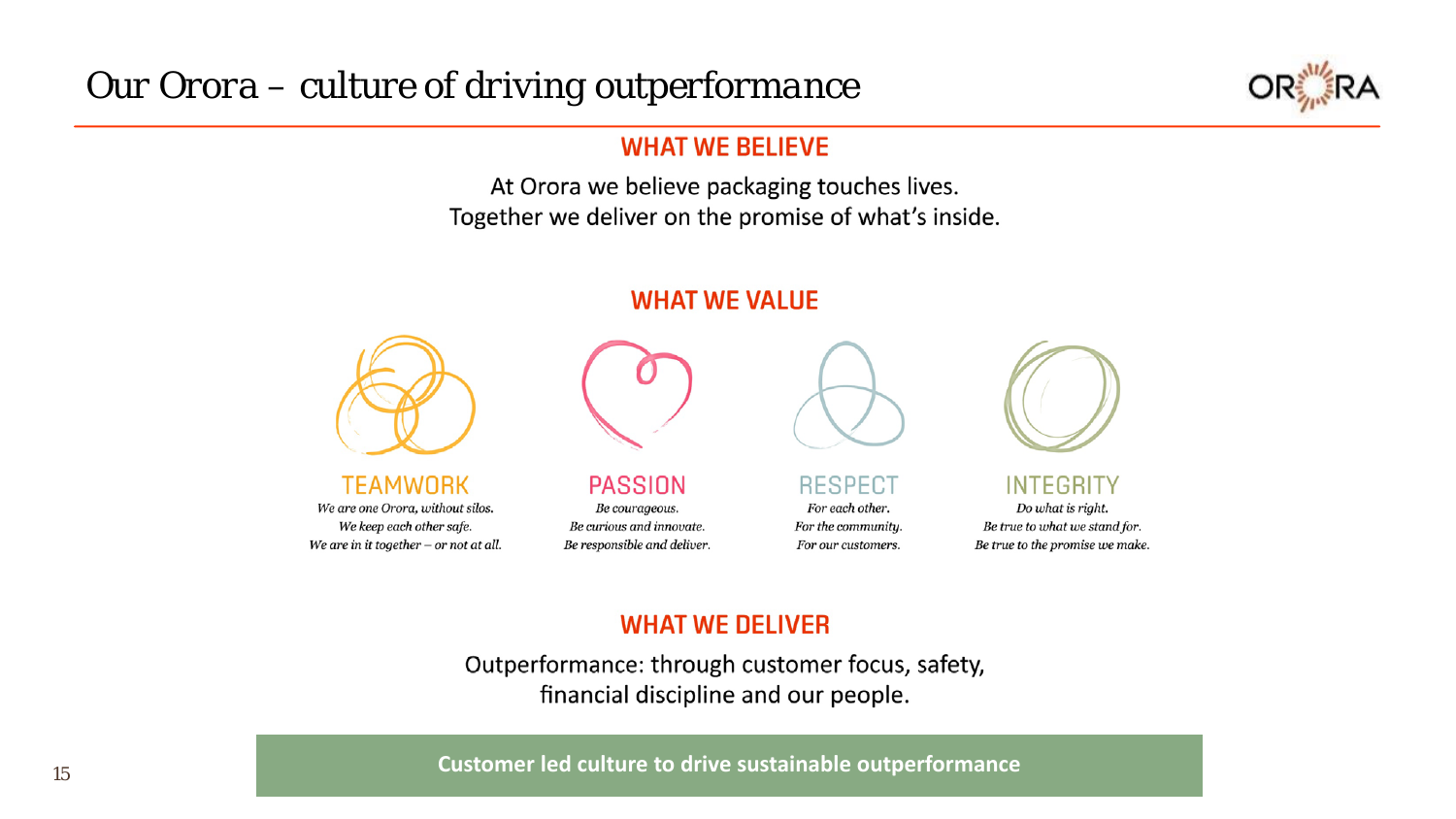# *Shareholder value creation blue print*



| <b>Sustainable</b><br><b>Dividend</b> |                                                           | <b>Organic Growth</b>                                                                                     | <b>Returns Focused Growth Capital Allocation</b> |                        |                                                               |                                                   |                                    |                                                 |                                               |  |
|---------------------------------------|-----------------------------------------------------------|-----------------------------------------------------------------------------------------------------------|--------------------------------------------------|------------------------|---------------------------------------------------------------|---------------------------------------------------|------------------------------------|-------------------------------------------------|-----------------------------------------------|--|
| 60-70%<br>Pay Out<br>Ratio            | Orora<br><b>Australasia</b><br><b>GDP Sales</b><br>Growth | <b>Orora</b><br><b>North</b><br><b>America</b><br><b>GDP+ Sales</b><br>Growth                             | <b>Organic Growth Capital</b>                    |                        |                                                               | <b>Bolt-on M&amp;A</b><br>(North America Focused) |                                    |                                                 | <b>Adjacent M&amp;A</b>                       |  |
| ~30% Franked                          | <b>GDP</b> based<br>growth,<br>enhanced by<br>innovation  | <b>GDP</b> based<br>growth<br>supplemented<br>by market<br>share gains &<br>$\uparrow$ share of<br>wallet | <b>Customer</b><br>backed growth<br>investments  | 20% RoAFE by<br>Year 3 | <b>ONA</b> footprint<br>expansion/<br>↑ product<br>capability | Most deals<br>$<$ \$50M                           | Targeted<br>20% RoAFE by<br>Year 3 | Parallel<br>packaging<br>substrates/<br>markets | Targeted<br>20% RoAFE by<br>minimum<br>Year 5 |  |

16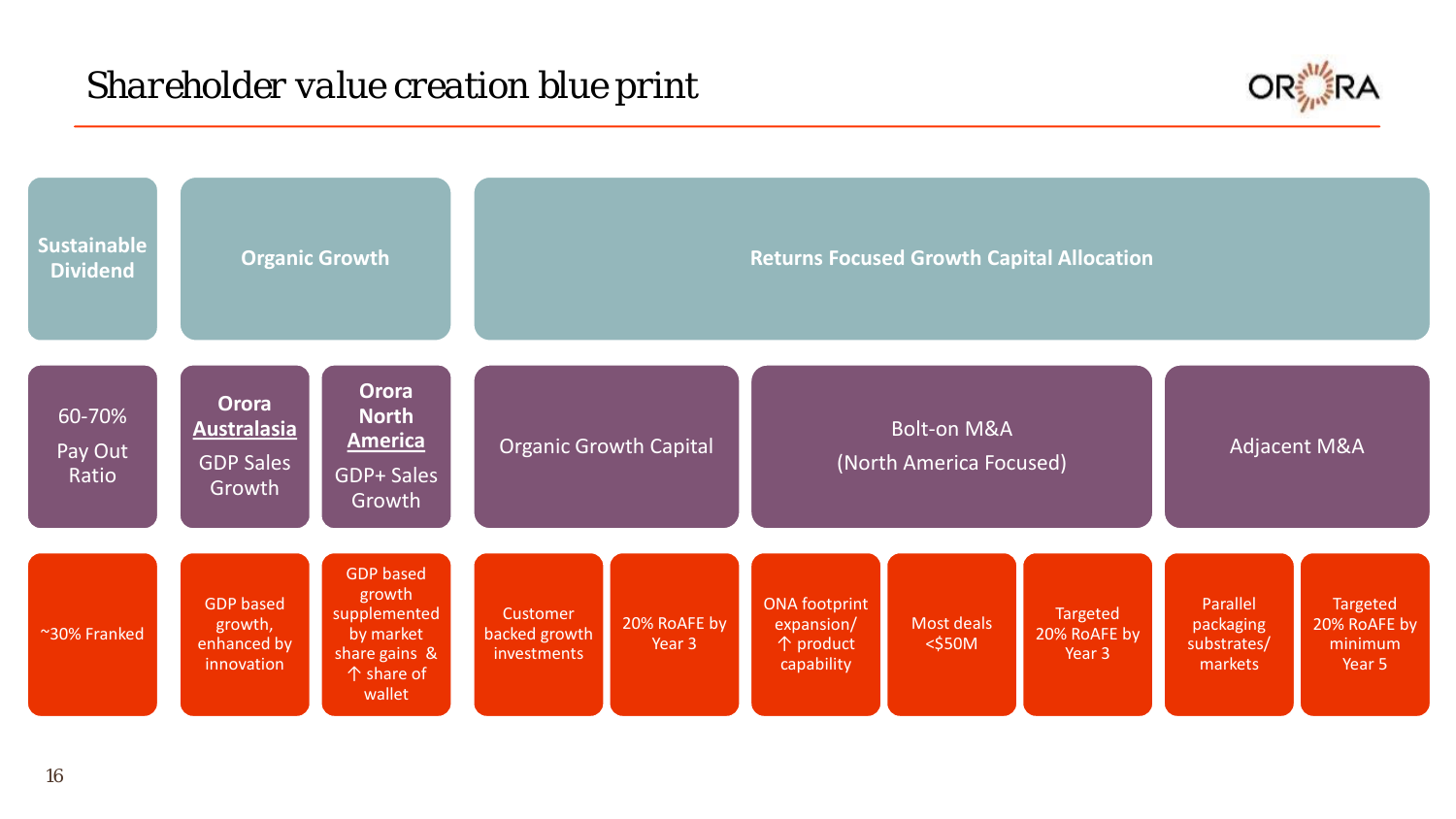# *Committed to creating shareholder value*

17



| What we said we would do                                                                     | What we have done in 1H16                                                                                                                                                                                                                                      | <b>Shareholder value creation</b>                                                                                                                                                     |
|----------------------------------------------------------------------------------------------|----------------------------------------------------------------------------------------------------------------------------------------------------------------------------------------------------------------------------------------------------------------|---------------------------------------------------------------------------------------------------------------------------------------------------------------------------------------|
| Progressive realisation of B9 'self help' benefits over<br>$\mathbf{11}$<br>the next 2 years | \$5.4M of incremental B9 benefits delivered in 1H16<br>over 1H15 - cost reduction & innovation/sales synergy<br>benefits being realised                                                                                                                        | • Total shareholder return in excess of 15% in<br>the 12 months since 31 December 2014 <sup>1</sup>                                                                                   |
| 2. Organic growth & profitable market share                                                  | 7.5% sales growth in North America, Landsberg<br>Packaging Solutions sales up 6.6%, new sites to be<br>opened in Orlando & Charlotte. Underlying sales<br>growth of 1.8% in Australasia                                                                        | $\cdot$ 4.5 cent dividend – approximately 62%<br>payout<br>• RoAFE improved to 13.0% from 11.2% in pcp                                                                                |
| Bolt on M&A - focused on ONA footprint expansion<br>3<br>and/or increase product capability  | Acquired Jakait in Sept '15 - expands ONA footprint &<br>3.<br>increases product capability. World Wide Plastics<br>integration remains ahead of schedule                                                                                                      | • Orora remains committed to generating<br>further shareholder value through delivery<br>of identified B9 'self help' benefits and the<br>disciplined allocation of free cash flow to |
| Invest in innovation to enhance customer value<br>$\mathbf{A}$ .<br>proposition              | Orora Global Innovation Initiative committed approx.<br>\$12M to new projects during 1H16. Successfully<br>commissioned Orora's second High Quality Printer<br>(Auckland). Named in BRW most innovative companies<br>list for 2 <sup>nd</sup> consecutive year | growth projects that are expected to meet<br>targeted returns                                                                                                                         |
| 5. Customer driven growth investments                                                        | Installation of new dairy sack line running ahead of<br>schedule.                                                                                                                                                                                              |                                                                                                                                                                                       |
| 6. Sustainable dividend payouts                                                              | Interim dividend up 29% on pcp - within indicated 60-<br>70% payout range                                                                                                                                                                                      |                                                                                                                                                                                       |
| Disciplined expenditure approach<br>$\langle 7, \rangle$                                     | 7. Cash conversion 72% - up from 66% in pcp                                                                                                                                                                                                                    | Dividends reinvested in security. Reflecting<br>period 1 Jan 2015 to 31 Dec 2015                                                                                                      |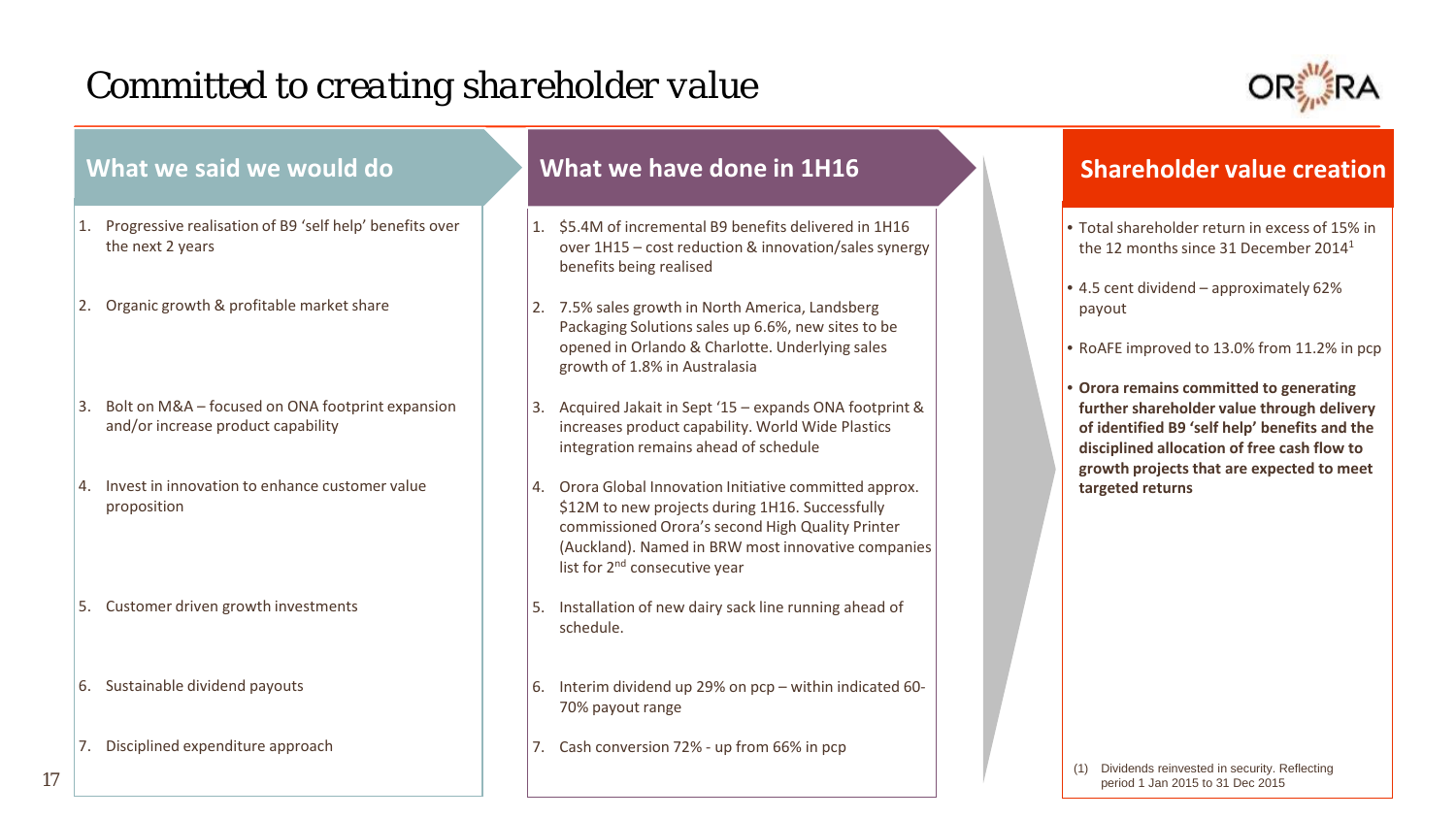

### **Orora Australasia**

- Anticipate B9 will exit FY16 on a quarterly production run rate approaching name plate capacity of 400,000 tonnes
- Expect to deliver approximately \$15.0M of incremental B9 'self help' benefits will take cumulative benefits at the end of FY16 to approx. \$37.0M
- Export of B9 paper to North America is expected to increase to approximately 70,000 tonnes in FY16
- Finalise assessment of investment options to increase existing glass bottle forming capacity
- Continue to utilise the Orora Global Innovation Initiative to drive innovation, modernisation and productivity across the segment
- Reorganisation of the New Zealand Cartons operations expected to be completed in CY16
- Progress the establishment of the "state of the art" dairy sack line at Keon Park expected commissioning early FY17
- Reversal of majority of G1 rebuild impact from FY15
- B9 & Glass divisions to incur adverse impact from rising input costs (gas, soda ash & electricity)

## **Orora North America**

- Continued push for market share and cost efficiencies
- Continue to utilise the Orora Global Innovation Initiative to drive innovation, modernisation and productivity across the business segment
- With integration of the July 2014 acquisition of World Wide Plastics ahead of schedule (return criteria expected to be met in year 2), the business is well placed to deliver benefits from cross selling of rigid plastic packaging
- Continue to integrate the acquisition of Jakait and actively pursue further M&A opportunities
- New distribution sites in Orlando (Florida) & Charlotte (North Carolina) have been secured and will be operational in Q3 FY16
- Progressive roll out and integration of the new ERP system approximately further US\$10M spend spread evenly over remainder of FY16 & FY17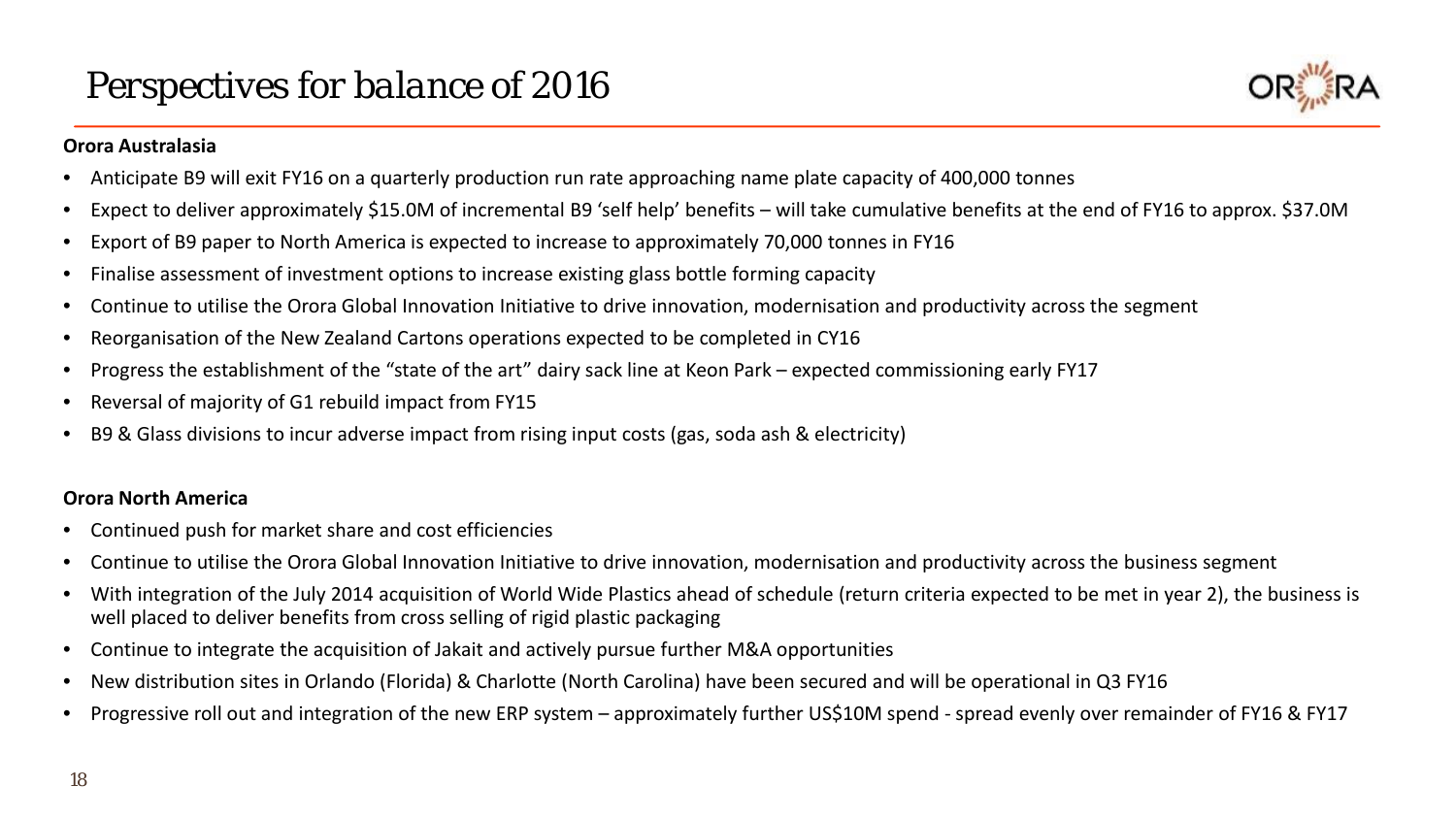

• Orora expects to continue to drive organic growth, deliver on the B9 'self help' initiatives and invest in innovation and growth during the remainder of FY16, with earnings expected to be higher than reported in 2015, subject to global economic conditions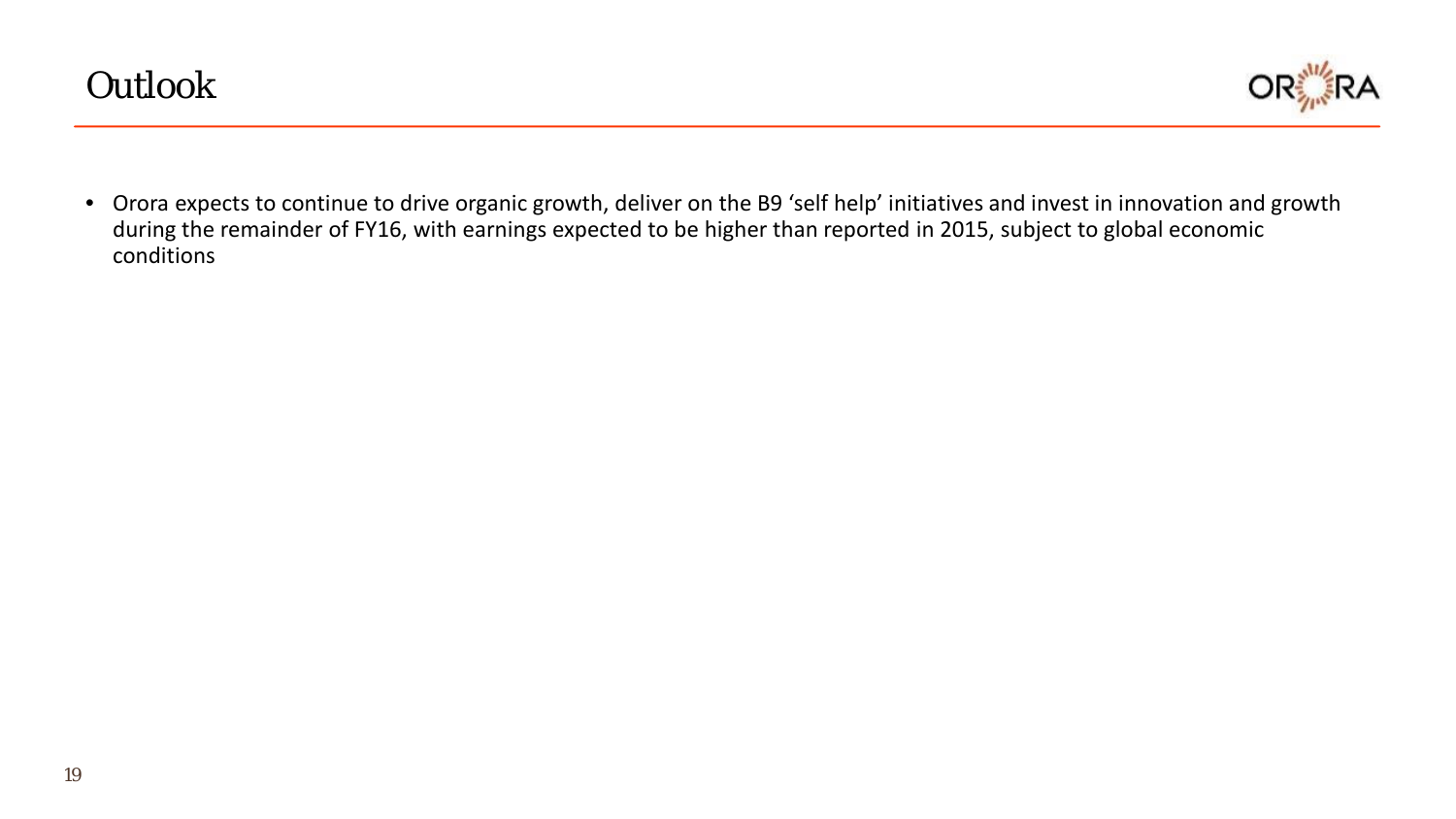# *Reconciliation: Profit on Sale of Petrie Land Appendix 1*

**ORERA**